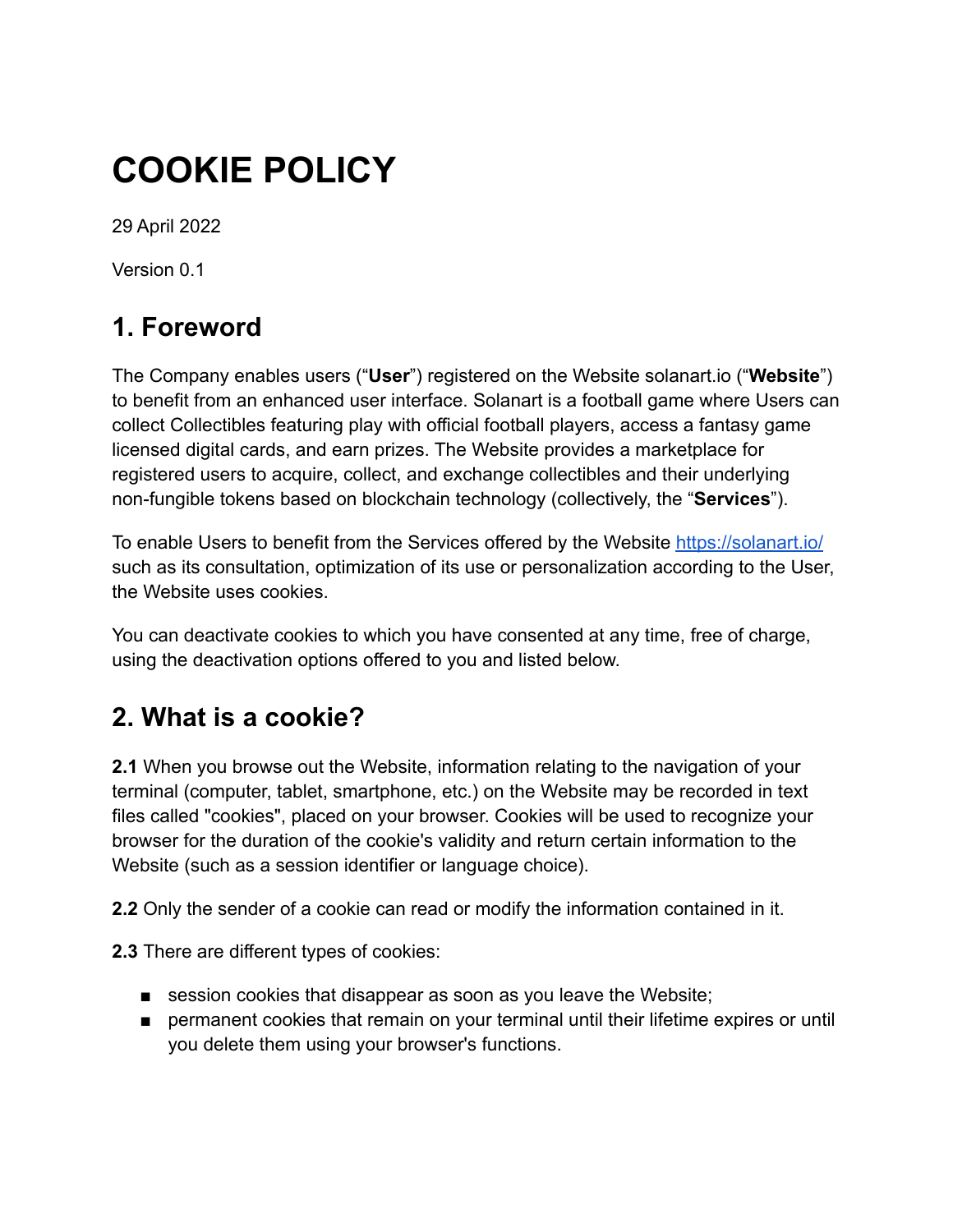**2.4** You are informed that, during your visits to the Website, cookies may be placed on your terminal equipment.

# **3. Purposes of cookies placed on terminal**

**3.1** Some cookies are essential to the use of the Website: these are technical cookies used by the Website host for the technical management of the network.

**3.2** Others are used to analyze the frequentation and the use made of the Website, in order:

- to make it evolve in the sense of an improvement of the experience of navigation, in the final objective to propose you a Website always more adapted; to conduct studies;
- to memorize your browser's display preferences (language used, display parameters, operating system used, etc.) and to adapt the presentation of the Website to the time of your visits, according to the hardware and software of visualization or reading that your terminal equipment includes and which are used for navigation on our Website;
- to implement security measures.

### **4. Personal Data processed**

**4.1** Cookies used on our Website are:

- Solanart's cookies ;
- third party cookies chosen by SOLANART Company in order to achieve certain objectives
- **4.2** Cookies placed by Solanart and third parties are the following:

| <b>Name</b> | <b>Purpose</b>                                                                                                                                                                                                                                                           | <b>Retenti</b><br><b>on</b><br>period |
|-------------|--------------------------------------------------------------------------------------------------------------------------------------------------------------------------------------------------------------------------------------------------------------------------|---------------------------------------|
| ga          | This cookie is set by Google Analytics to<br>anonymously identify visitors to measure the<br>update of information and potential conversion to<br>registered users. More information on<br>https://policies.google.com/technologies/cookies/<br>(Google privacy policy). | 6<br>months                           |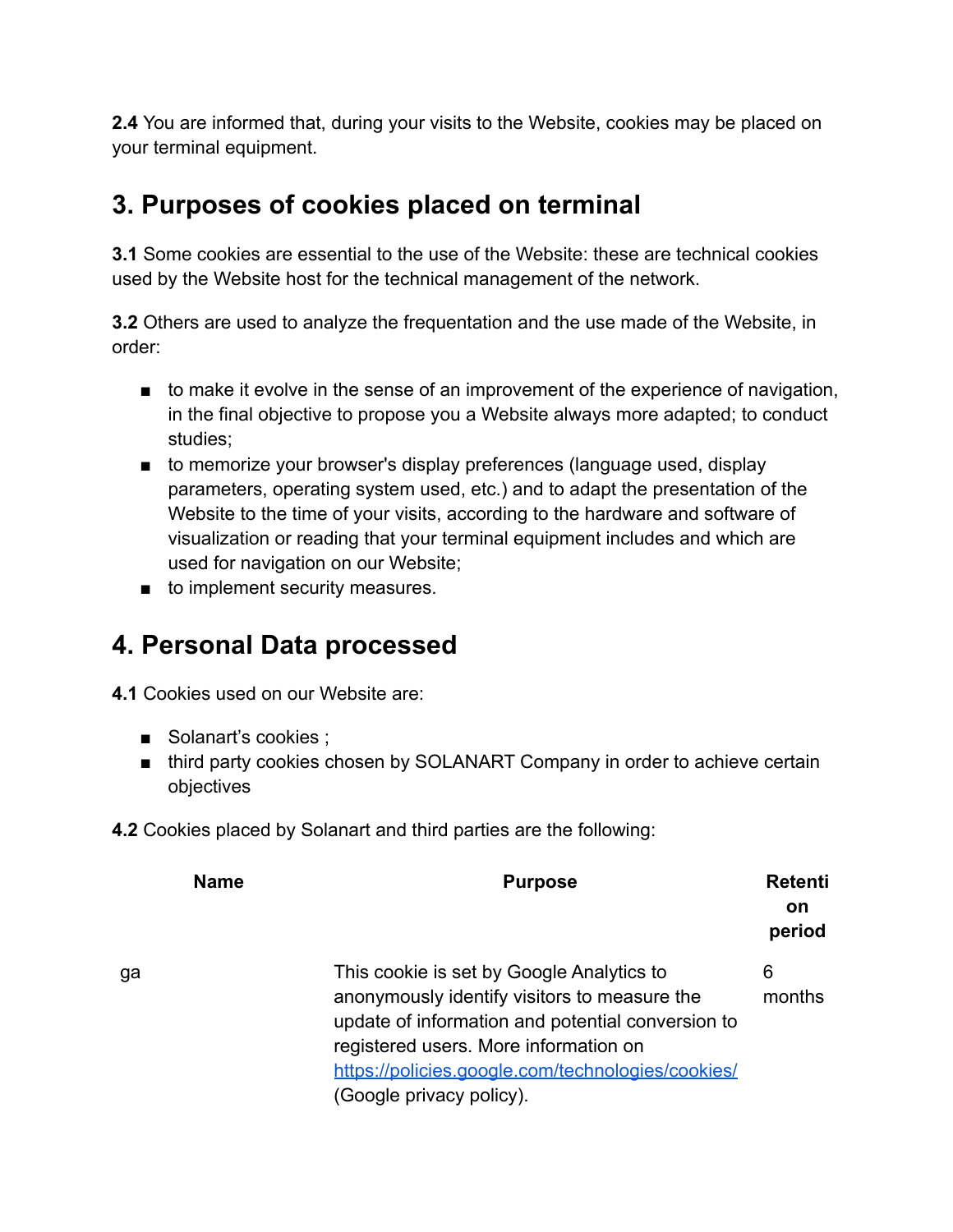| gcl au                          | This cookie is set by Google Tag Manager to<br>anonymously identify visitors to measure the<br>update of information and potential conversion to<br>registered users. More information on<br>https://policies.google.com/technologies/cookies/<br>(Google privacy policy). | 3<br>months    |
|---------------------------------|----------------------------------------------------------------------------------------------------------------------------------------------------------------------------------------------------------------------------------------------------------------------------|----------------|
| gid                             | This cookie is set by Google Analytics to<br>anonymously identify visitors to measure the<br>update of information and potential conversion to<br>registered users. More information on<br>https://policies.google.com/technologies/cookies/<br>(Google privacy policy).   | 1 day          |
| hjAbsoluteSessionInPr<br>ogress | This cookie is set by Hotjar to anonymously<br>identify visitors to measure the update of<br>information and potential conversion to registered<br>users. More information on<br>https://www.hotjar.com/legal/policies/privacy/<br>(Hotjar privacy policy).                | 30<br>minutes  |
| hjFirstSeen                     | This cookie is set by Hotjar to anonymously<br>identify visitors to measure the update of<br>information and potential conversion to registered<br>users. More information on<br>https://www.hotjar.com/legal/policies/privacy/<br>(Hotjar privacy policy).                | 30<br>minutes  |
| hilncludedInSessionSa<br>mple   | This cookie is set by Hotjar to anonymously<br>identify visitors to measure the update of<br>information and potential conversion to registered<br>users. More information on<br>https://www.hotjar.com/legal/policies/privacy/<br>(Hotjar privacy policy).                | 30<br>minutes  |
| sort-by                         | This cookie is set by Solanart to remember which<br>sorting filter the user has selected to improve the<br>user experience.                                                                                                                                                | Persiste<br>nt |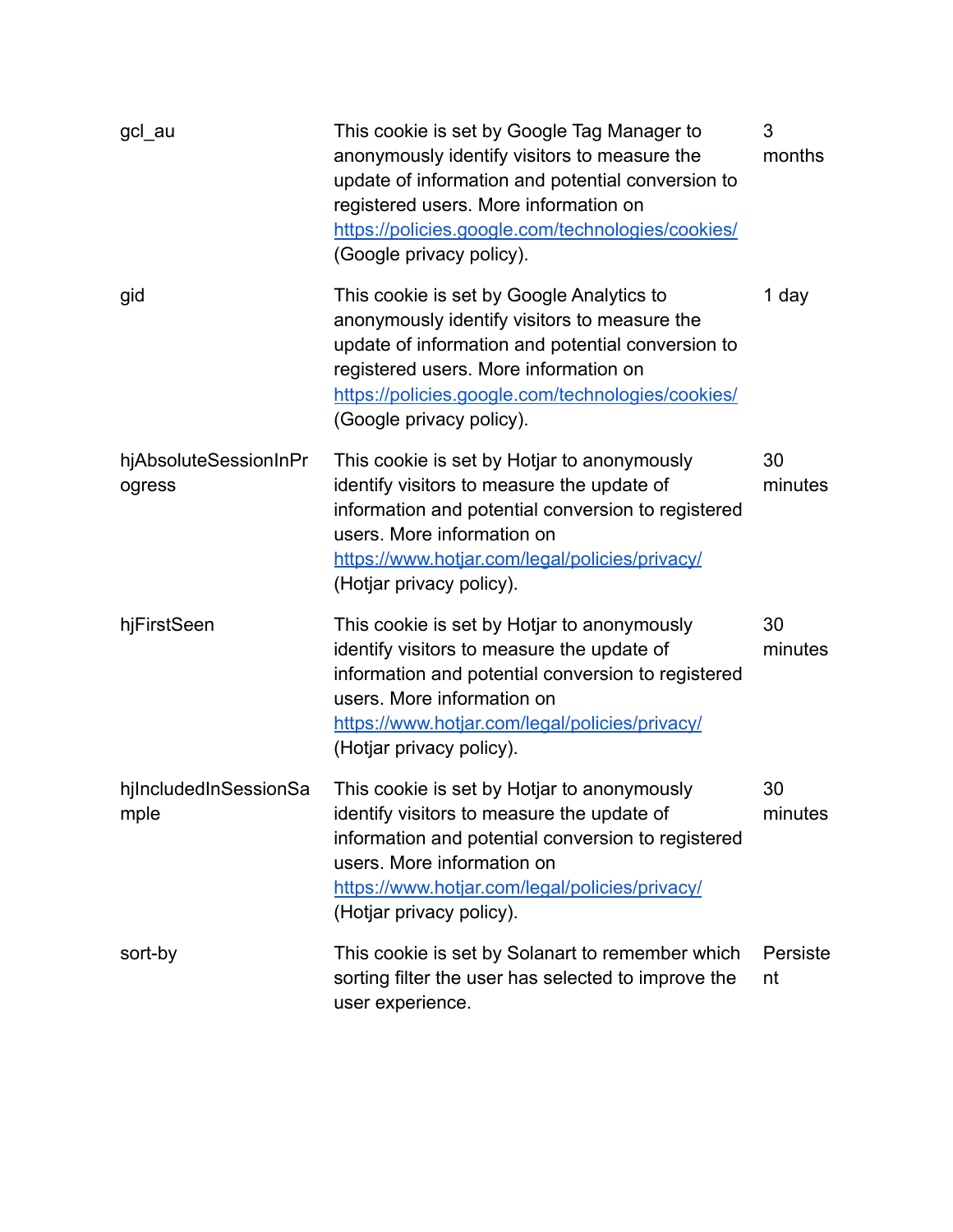| hide-chat-disclaimer | This cookie is set by Solanart to remember user<br>choice to hide the disclaimer concerning the<br>encryption of messages on the chat feature. | Persiste<br>nt |
|----------------------|------------------------------------------------------------------------------------------------------------------------------------------------|----------------|
| grid-view            | This cookie is set by Solanart to remember which<br>grid view the user has selected to improve the<br>user experience.                         | Persiste<br>nt |
| solanart-authsign    | This cookie is set by Solanart to keep the user<br>authenticated after signing a message to be able<br>to edit his profile.                    | 7 days         |

**4.3** The placement and use of cookies by these companies is subject to their own terms of use, which you can view on their respective websites.

# **5. Sharing your terminal use with others**

**5.1** If your terminal is used by several persons, and when a single terminal has multiple browsers, we cannot be certain that the services and advertisements directed to your terminal equipment correspond to your own use of that terminal equipment and not to that of another User of that terminal equipment.

**5.2** Sharing with others the use of your terminal equipment and configuring your browser settings with respect to cookies is your free choice and responsibility.

### **6. Consent**

**6.1** When you first visit our Website, you will be asked to accept, configure or refuse the use of some cookies.

**6.2** If you do not want cookies to be placed or read on your terminal equipment, a refusal cookie will be placed on your equipment so that SOLANART can record the information according to which you have refused the use of cookies. If you delete this refusal cookie, it will no longer be possible to identify you as having refused the use of cookies.

**6.3** Also, when you accept the deposit of cookies, a consent cookie is placed.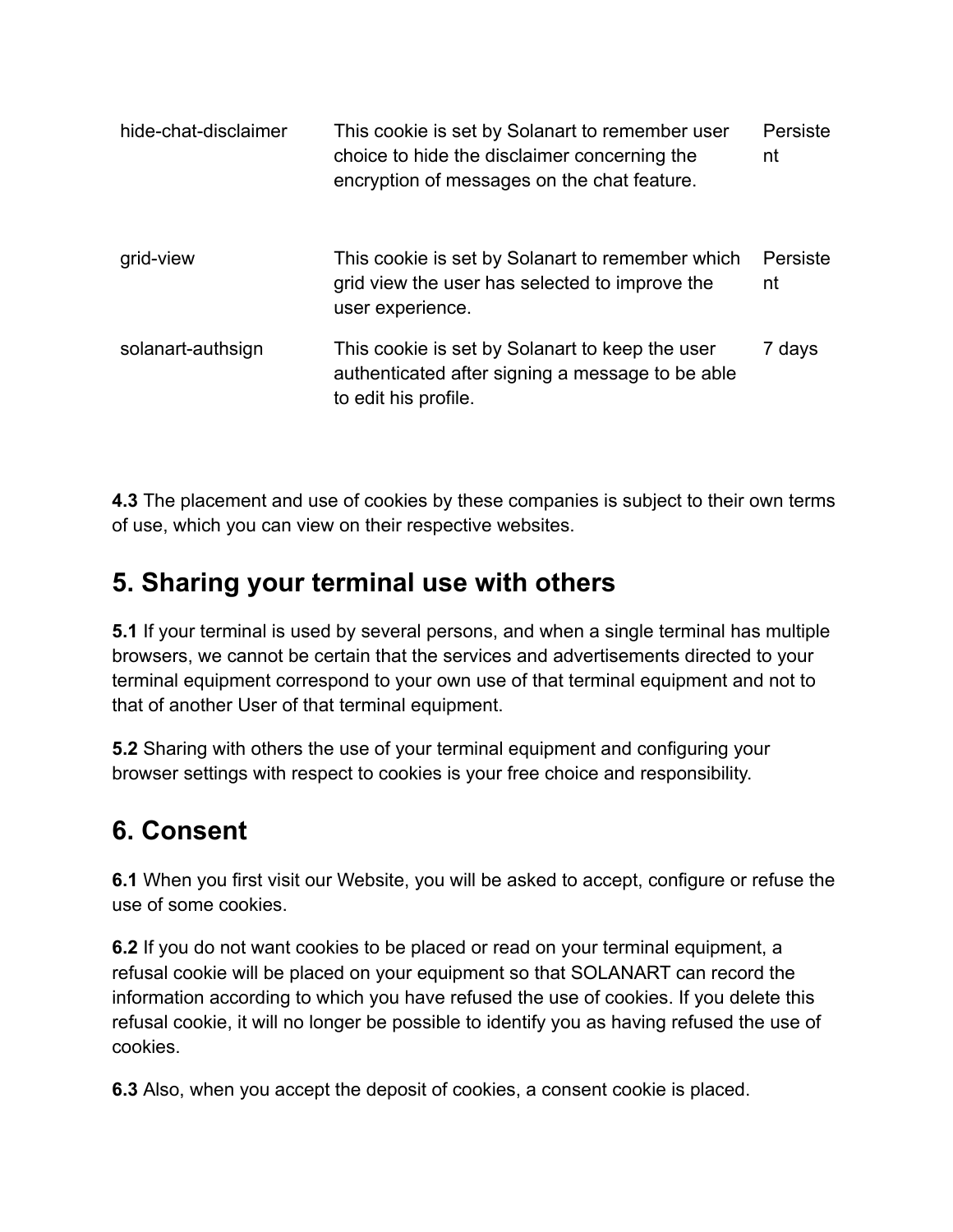**6.4** Refusal or consent cookies must remain on your terminal equipment. You can change your choices at any time by clicking here.

# **7. Cookie management**

**7.1** You can manage and modify the use of cookies at any time according to the possibilities listed below:

- directly on our Website, in the module provided for this purpose, by clicking here, or
- from your browser, or
- from interprofessional opposition platforms.

**7.2 Please note your refusal to place a cookie is based on the deposit of a cookie. Therefore, if you deactivate all cookies on your terminal or if you change your terminal, we will no longer know that you have chosen this option.**

#### **7.3 Cookie management module**

**7.4** A module allows you to choose which cookies you wish to accept and which you wish to reject on our Website.

**7.5** At any time, by clicking here you can access the module and change your preferences.

#### **7.6 Navigation software settings**

**7.7** You can configure your browser so that cookies are stored in your terminal equipment or are rejected, either systematically or according to their sender.

**7.8** You can also regularly delete cookies from your terminal via your browser.

**7.9** However, don't forget to configure all the browsers on your various terminals (tablets, smartphones, computers...).

**7.10** Each browser is configured differently in order to manage cookies and your choices. It is described in the help menu of your browser, which will allow you to know how to modify your choices regarding cookies. For example:

- for Internet Explorer™: <http://windows.microsoft.com/fr-FR/windows-vista/Block-or-allow-cookies>;
- for Safari<sup>™</sup> [https://support.apple.com/fr-fr/guide/safari/sfri11471/mac;](https://support.apple.com/fr-fr/guide/safari/sfri11471/mac)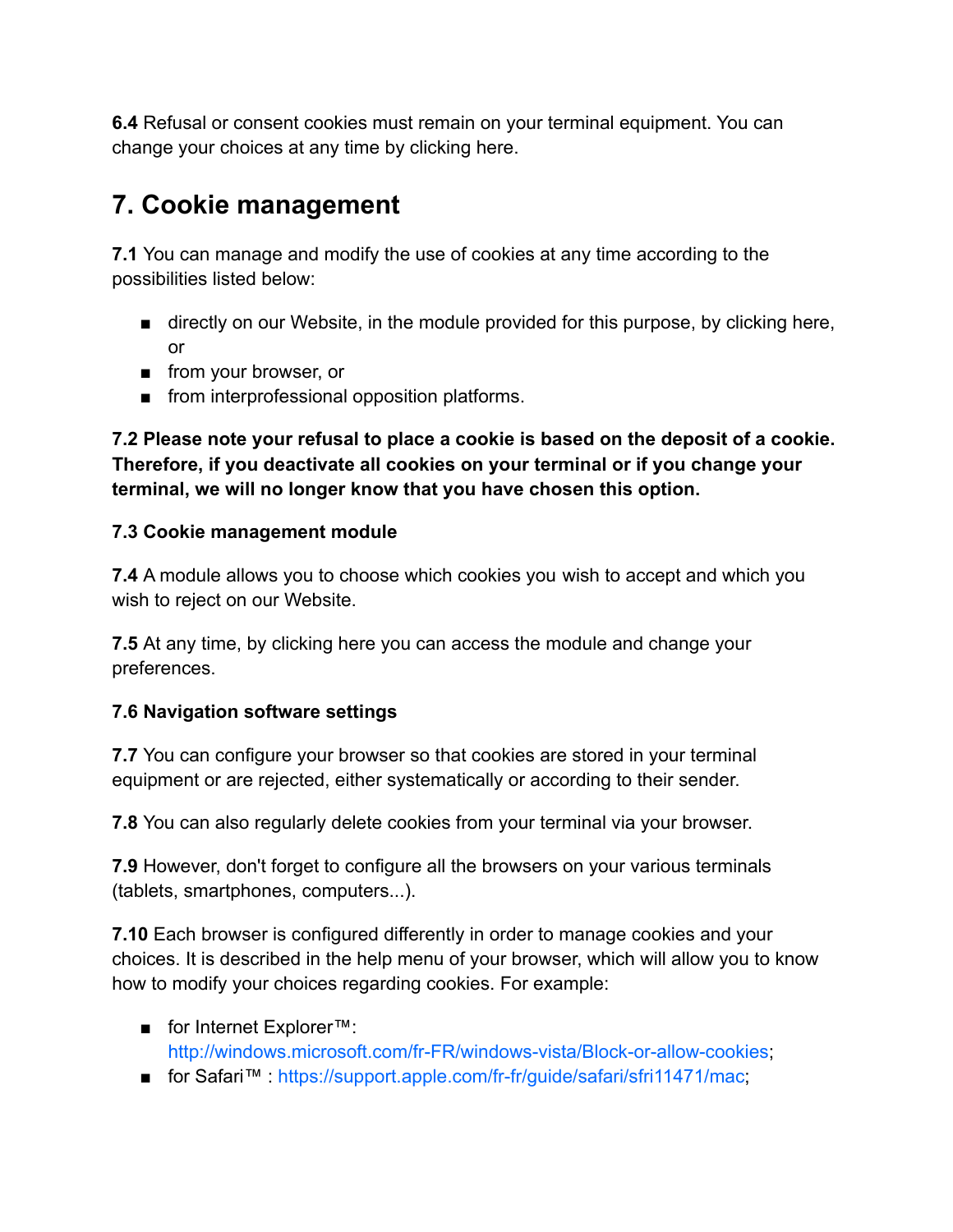- for Chrome™: [http://support.google.com/chrome/bin/answer.py?hl=fr&hlrm=en&answer=95647;](http://support.google.com/chrome/bin/answer.py?hl=fr&hlrm=en&answer=95647)
- for Firefox™: [http://support.mozilla.org/fr/kb/Activer%20et%20d%C3%A9sactiver%20les%20co](http://support.mozilla.org/fr/kb/Activer%20et%20d%C3%A9sactiver%20les%20cookies) **[okies](http://support.mozilla.org/fr/kb/Activer%20et%20d%C3%A9sactiver%20les%20cookies)**
- for Opera™: <http://help.opera.com/Windows/10.20/fr/cookies.html>.

**7.11** Please note, however, that by setting your browser to reject cookies, certain features, pages and areas of the Website that require the use of cookies will not be accessible, for which we cannot be responsible.

**7.12** To learn more about how to configure your browser, we invite you to consult the site of the Commission Nationale de l'Informatique et des Libertés: [https://www.cnil.fr/fr/cookies-les-outils-pour-les-maitriser.](https://www.cnil.fr/fr/cookies-les-outils-pour-les-maitriser)

#### **7.13 Interprofessional opposition platforms**

**7.14** Several advertising professionals' platforms also offer you the possibility to refuse or accept cookies used by the member companies. These centralized mechanisms do not block the display of advertisements but only prevent the installation of cookies that allow the adaptation of advertisements to your interests and behavior.

**7.15** For example, you can connect to the site www.youronlinechoices.com in order to prevent these cookies from being placed on your terminal. This Website is proposed by the professionals of digital advertising gathered within the European association EDAA (European Digital Advertising Alliance) and managed in France by the Interactive Advertising Bureau France.

**7.16** You will be able to find out which companies are registered with this platform and which offer you the possibility of refusing or accepting the cookies they use to adapt, according to the data they collect, the advertisements that may be displayed on your browser: www.youronlinechoices.com/fr/controler-ses-cookies.

**7.17** This European platform is shared by hundreds of Internet advertising professionals and constitutes a centralized interface allowing you to express your refusal or acceptance of cookies as specified above.

### **8. Personal Data Protection**

**8.1** Within the framework of the use of cookies as described on the present page, the SOLANART Company is likely to process Personal Data concerning you, such as IP addresses, in its capacity as data controller.